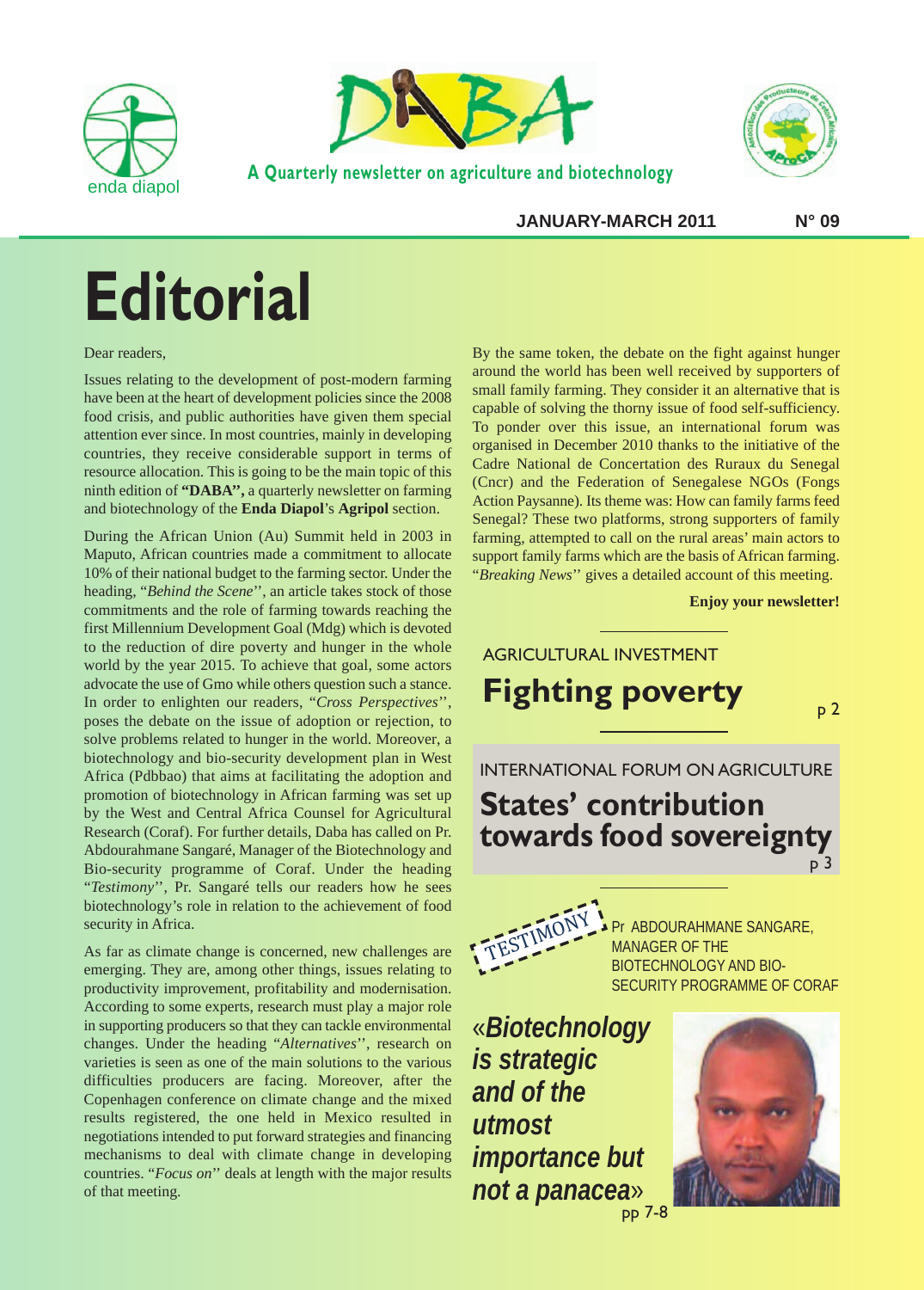## BEHIND THE SCENES

AGRICULTURAL INVESTMENT

## **Fighting poverty**

*Meeting in 2003 in Maputo, the Mozambican capital, African Heads of State made commitment to allocate, by the year 2008, 10% of their budgetary resources to the development of farming, the engine for economic growth and a tool for the reduction of poverty. This commitment should allow the different countries to achieve the first Millennium Development Goal (Mdg), « to reduce dire poverty and hunger by the year 2015».*



Allocating 10% of their national budget to the farming sector has proven to be very restrictive for many countries. But, according to some experts, this is the least that should be done if farming is to become a factor of poverty reduction. Unfortunately, eight years after the Maputo declaration, very few countries have fulfilled their commitment.

In fact, according to a report published in 2007 by the New Partnership for Africa's Development (Nepad), out of the 53 signatory countries only seven (7) had reached the targeted goal. Those countries are: Burkina Faso, Cape-Verde, Chad, Ethiopia, Mali, Malawi and Niger. As far as the other thirteen countries are concerned, they had allocated between 5 and less than 10% of their resources to farming. A really poor achievement rate, repeated in 2008, which illustrates the difficulties facing the agricultural sector in Africa.

However, many reasons like the scarcity of resources, food crises and the late application of the directive, among other things, account for this situation. But it is important to note that, generally, agricultural investments have gradually improved in most African countries, going from 4 to 7%. Nevertheless, African farming's lack of competitiveness is very often blamed for that. This is due to the low level of investments and of modernisation of family farming. That is why, for instance in West Africa, only 24% of arable land, that is to say 55 million hectares, are under cultivation.

In addition to that, only 4% of arable land are irrigated in Africa, against 38% in Asia. To reverse this trend, African countries, in partnership with the United Nations Food and Agricultural Organization (FAO), have agreed to finance, as a priority, water control initiatives. That is why Mr. Jacques Diouf, FAO's Director General, declared in October 2010 that « *Agriculture in Africa needs 44 billion USD*» in order to efficiently deal with hunger which still affects nearly one billion people around the world.

Beyond these structural shortcomings, it is African agricultural policy which is being questioned. Accused of wanting to remove obstacles to



« pro-market» markets, African states should rather develop a «pro-business» approach for an agricultural sector which is based on the profitability of the existing industrial and commercial companies; this, through the setting-up of protection systems for a more competitive local agriculture.

Therefore, it is important to remind African States, beyond the noticeable increase in agricultural investments, to abide by the Maputo directive, for it will promote the emergence of an agriculture which is capable of contributing efficiently to poverty reduction.

**Director of publication: Moussa MBAYE Coordonnator: Mamadou Alimou BARRY Redaction Team: Mamadou Alimou BARRY - Abdoulaye KONE - Wêdémi Karine Raïssa OUEDRAOGO - Marina Isabelle G BAMBARA - Claire DUBROCA - Miriame KEITA - Moussa TALL**

**Layout: Noma Camara**

**Contacts : ENDA DIAPOL, Sicap Sacré CoeurTransition 4, villa n° 8773 - B.P. : 7329 - Dakar - SENEGAL Tel. : (221) 33 825 36 20 - Fax : (221) 33 825 36 32 - E-mail : agripol@endadiapol.org - Web: http://www.endadiapol.org**

**D A B A** *A Quarterly newsletter on agriculture and biotechnology.*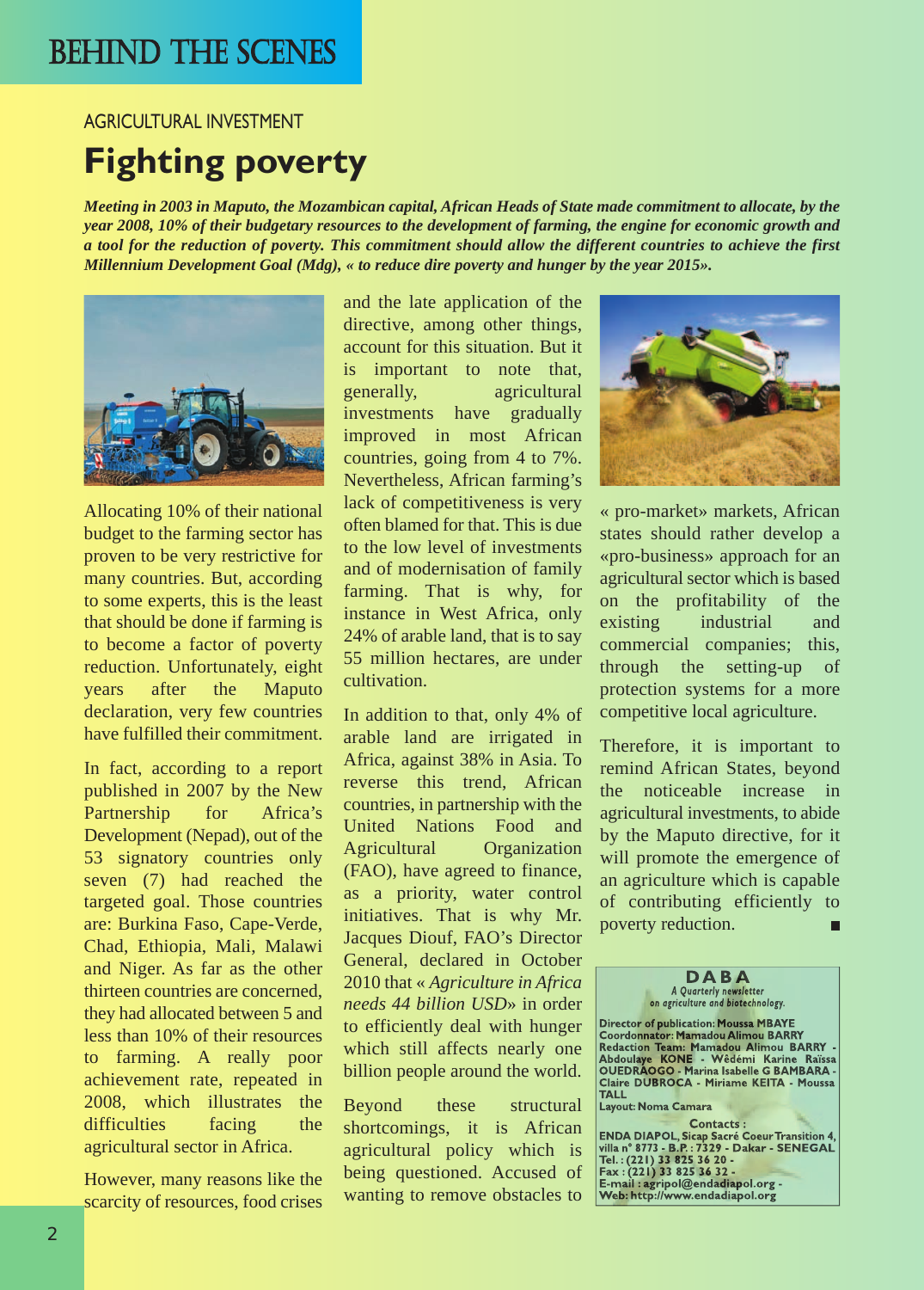## BREAKING NEWS

### INTERNATIONAL FORUM ON AGRICULTURE

## **States' contribution towards food sovereignty**

*From November 29 to December 01, 2010 Dakar hosted an international forum on the theme: «How can family farms feed Senegal? ». The forum was organised by rural actors and the Federation of Senegalese NGOs. More than one thousand people from twenty countries took part in the deliberations.*

«How can family farms feed Senegal» is the question rural actors, especially farmers' associations gathered within the Conseil National de Concertation des Ruraux (Cncr) and the Federation of Senegalese NGOs (Fongs-Action Paysanne) platforms, tried to answer. To do that, they met from November 29 to December 01, 2010 at the International Centre for Senegalese External Trade, (Cices: International Centre for Senegalese External Trade). It occurred during an international forum.

The participation of more than one thousand guests coming from twenty countries, as well as actors belonging to civil society, the private sector, donor agencies and regional farmers' associations among others, was noted. Several objectives were raised during the meeting. First of all, they talked about the importance, the role and contribution of family farms (Eaf) in reaching food sovereignty; secondly they analyzed the major constraints that prevent these Eafs from fully playing their role; finally, they called on decision makers about the need to stress the specificity of Eafs in developing agricultural policies.



During the deliberations, three themes led to heated debates: How can Senegalese people be better fed? How to better manage land and natural resources? How to better direct the development of economies and rural societies? Important outcomes resulting from the plenary sessions were written down in a memorandum revolving around seven (7) axes. They give priority to the position and pre-eminence of Eafs to reach food sovereignty in Senegal. In addition, they identify concrete proposals that can be shared and discussed with public authorities, donor agencies and other actors involved in agricultural development; this, for a greater inclusion of Eafs into agricultural policies.

As a means of promoting employment and contributing to the creation of the Gross Domestic Product (Gdp), farming has always held a key position in the development of different public policies in Senegal since independence. And yet, it hardly plays its role of engine for the economy and development in rural areas through the creation of wealth and income. Consequently, some experts, especially the leaders of farmers' associations, are saying that Eafs should be modernized, while others are advocating coexistence between subsistence farming and export/industrial farming; hence heated debates arose between the advocates of these two schools for the achievement of food sovereignty. П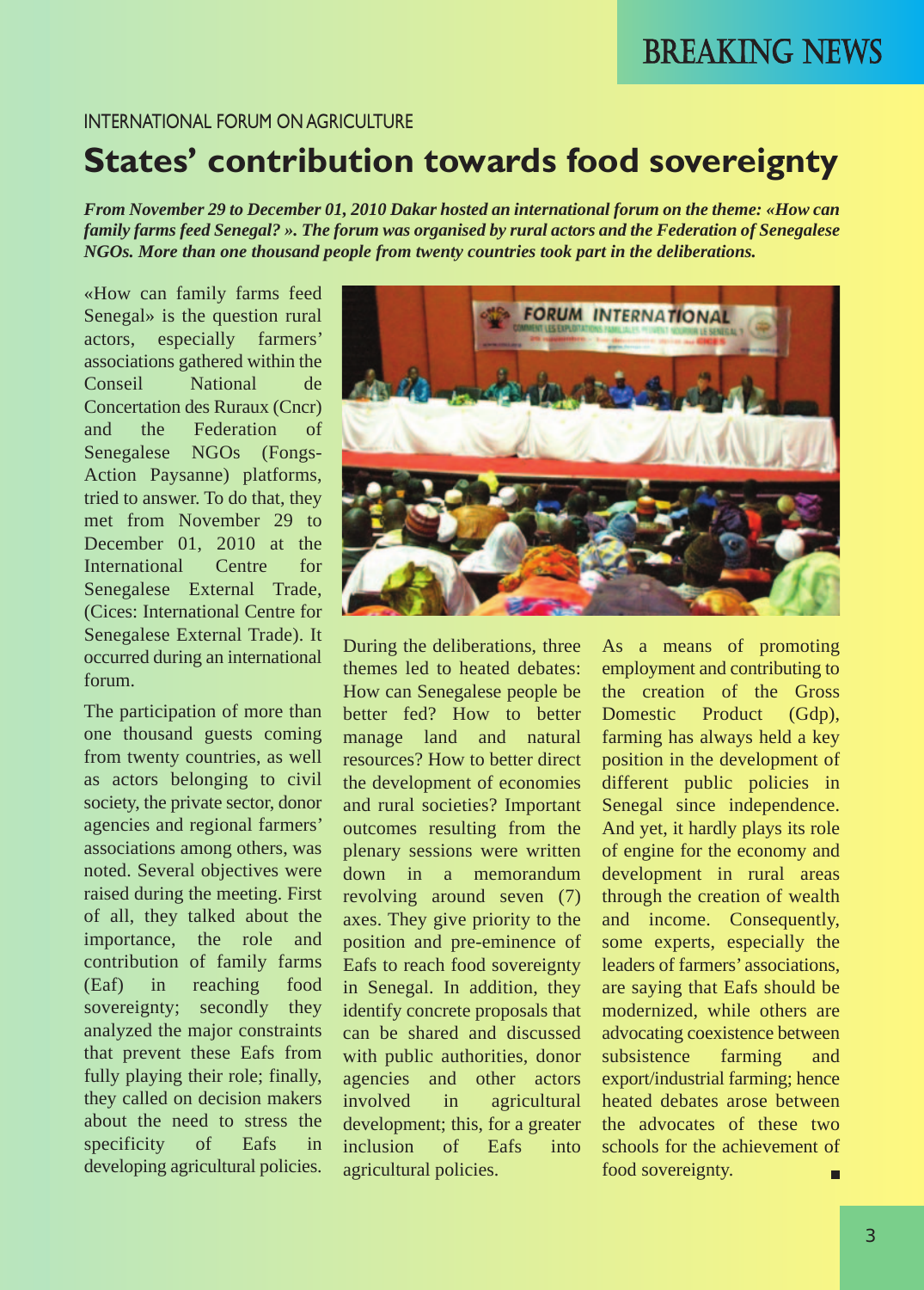## WHAT IS NEW IN AGRI-BUSINESS

### **Cross-perspectives**

### DEBATE ON GMO

## **Between scientific autarchy and public involvement**

*The endless debate between advocates and detractors of the use of Gmo dies hard. As a result, there are two sides to the debates. Scientists think that the issue of biotechnology should not be the sole concern of experts, while those who oppose this thesis recommend the real involvement of the public and of civil society.*



As a part of new technologies, biotechnology is the result of a combination of biology and other scientific fields, especially microbiology, biochemistry, biophysics and genetics, among others. It led to the emergence of Gmo whose adoption requires the creation of a new institutional mechanism. In the U.S.A, India and many Latin American countries, the resort to this device has often been controversial.

### **Gmo, a topic for scientists alone**

The issue of Gmo must be dealt with only by experts. As far as the advocates of this thesis are concerned, public involvement in the management of this innovation will lead to the politicization of science. They think that, not only do citizens (consumers) have no capacity to understand the principles of a rational

management of the risks inherent to Gmo, but also that their participation in the debate could lead to more confusion or to the adoption of incoherent measures. Many reasons are mentioned in this respect, especially the existence of cognitive biases. In fact, an error in the decision making process explains why the public gives more attention to bad news. There is also the public's difficulty to think hypothetically, a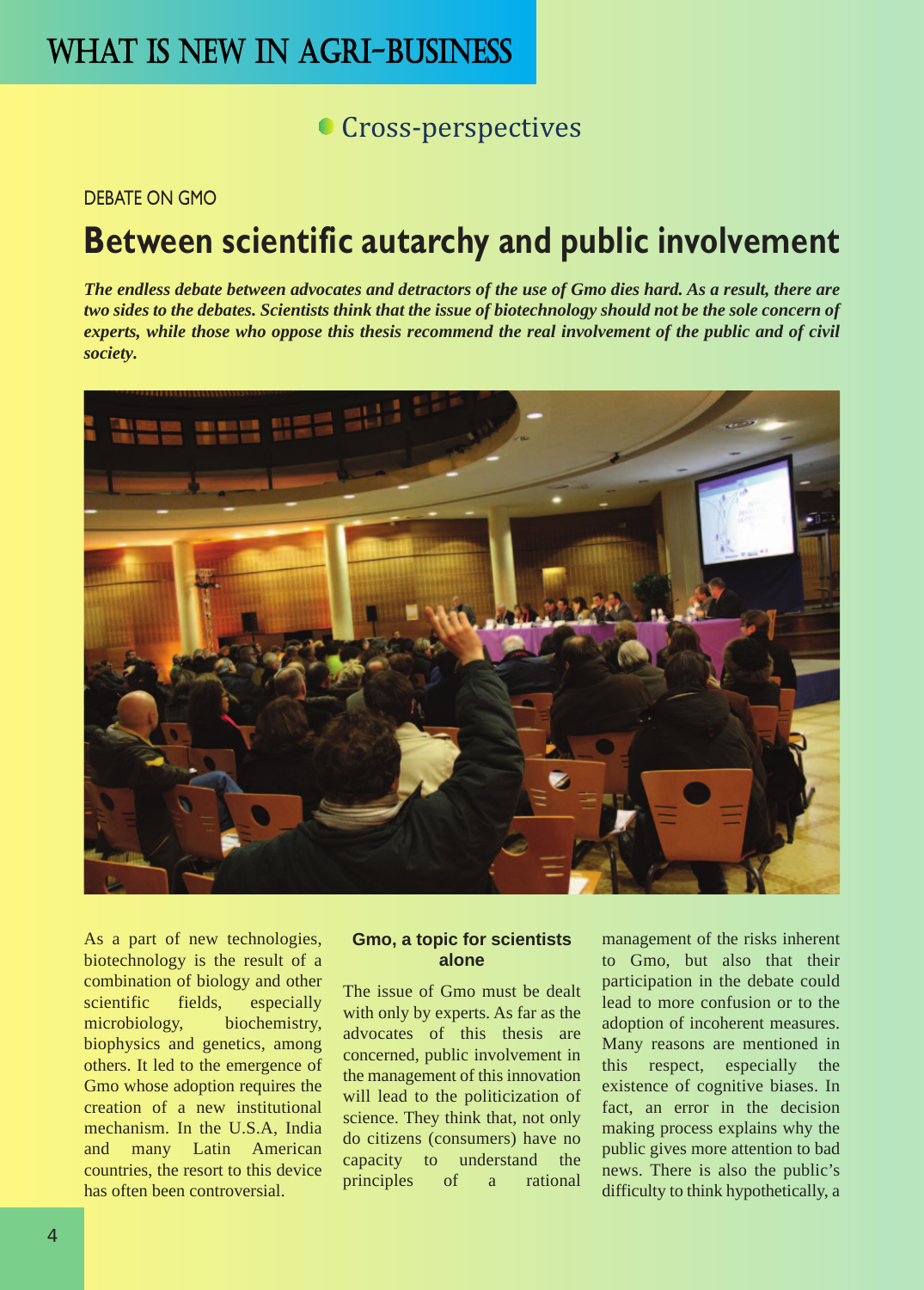## WHAT IS NEW IN AGRI-BUSINESS



lack of understanding of technical topics, and an aversion to novelty and risk.

Generally, this thesis' supporters claim that scientists and experts have a more objective approach to risks, which is based on both a static apprehension of damage and a great consideration for the facts. Indeed, they argue that the risks perceived by lay people are highly subjective (fright, fears, even obscurantism). That is why they maintain that on the issue of biotechnology, it is wise to preserve the essence of expertise by avoiding mixing facts with value judgements.

In the U.S.A, India and China, this expertise is based on the mobilisation of reliable scientific knowledge. In these countries, total freedom of action has been given to the institutions which manage biotechnology. They have succeeded in circumscribing issues and avoiding spreading needless doubt and uncertainty, as well as possible disagreements between scientists; the aim is not to increase public fears.

### **The public, first**

Contrary to this thesis, some other actors recommend the involvement of civil society in the management of biotechnology. According to them, the introduction of Gmo is and remains a democratic process. By the way, this is the position defended by almost all European countries. They find legitimate the fact that the public (laymen) should ask more, far-reaching, questions about the risks. They consider that the man in the street is not faced with any abstract, theoretical threat, but rather with a real one to which he must adjust. They insist on the fact that the public regard the «risk for itself» while the experts regard it «in itself».

Furthermore, they claim that the layman's vision reflects legitimate concerns which are not necessarily taken into consideration by experts. In addition, many studies show that the controversies resulting from public debates represent informal processes required for risk evaluation. Such studies make revelations (implicit assumptions due to a lack of knowledge) which, perhaps, have been soon ignored under the pressure of commercial interests, economic or social choices. Thus, as part of the management of risks associated with biotechnology, the public should be consulted.

Nevertheless, they must only intervene at the level of risk management, mainly in order to improve the social acceptability of the measure. In the U.S.A where Gmo product labelling is not accepted, an opinion poll ordered by the Federal Department of Agriculture (Fda) reveals that the announcement of Gmo presence in food products has provoked very negative reactions, not because of the fact that American consumers are especially concerned about their health, but simply because they find it scandalous that such a change in their food could occur without them being informed.

Some civil society groups have been specifically created around Gmo challenges. Others have redefined their identity by working on values on which are based their mobilization, like ethical reasons, consumers freedom of choice, farmers' independence and live licensing; this, while redefining their alliances with the actors who are directly concerned by the theme; especially researchers, industrialists and decision makers among others.

However, it is important to specify that, in practice, the involvement of the public in biotechnology management has led, more often, to debates, in so far as many players act as spokespersons for the common good. This situation finally polarized the debate, while discarding civil society's arguments on biotechnology management. Yet, is it legitimate to discard the role of civil society in Gmo management? It is important to consider the main issue under discussion, which is civil society's representativeness.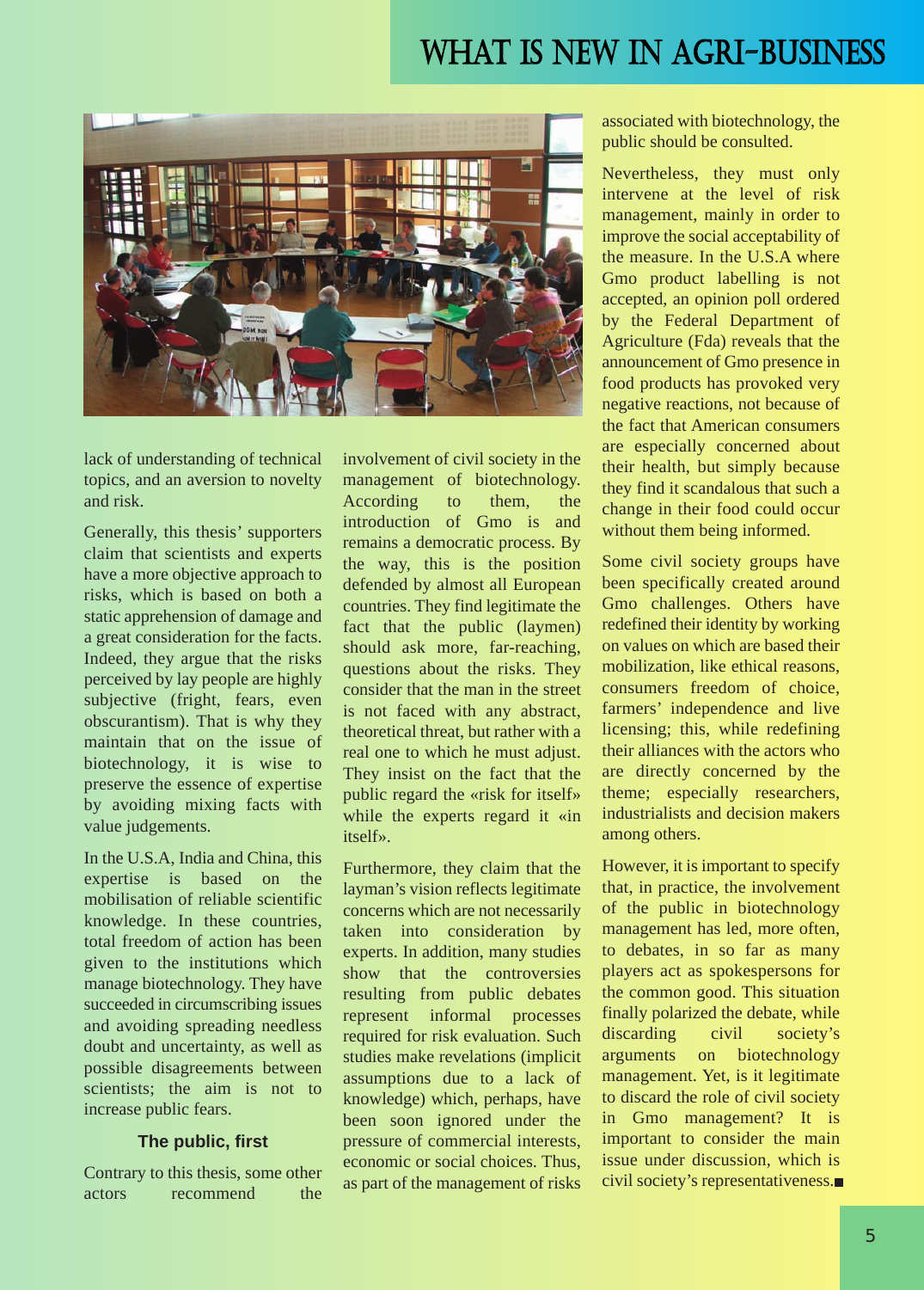### **Alternatives**

### IMPROVING AGRICULTURAL VARIETIES

### **One way of solving food security**

*To tackle the constant food crisis, Africa must manage to reach a modern and productive farming system. The satisfaction of humanity's ever-increasing future needs requires the improvement of yields; thus making the improvement of agricultural varieties one of the main alternatives.*



To increase the profitability of family farms remains one of the main concerns of the family farming system which is widely practised in Africa, in that it constitutes the population main source of food security, as well as a springboard for the fight against poverty. So, conscious of the importance of agricultural innovation through the improvement of agricultural varieties, Africa has committed to develop scientific research in the sector.

The improvement of varieties is a technique that combines traditional know-how and state of the art technology in order to create new varieties that are more resistant to local climate conditions and more environment-friendly. It represents indeed a real alternative when it comes to dealing with the main constraint facing family farming: low yields.

The process is made up of two

major steps. The first one consists in creating new genotypes (varieties) presenting the greatest useful diversity possible. The second one aims at reducing this diversity by selecting the most interesting varieties (cultivars) for purposes of improvement. Variety selection is based on two main criteria: the increasing of yields and the improvement of seed quality. The selection of traditional varieties and those hardly improved and less sensitive to climate change and diseases, makes it possible to have constant but very low yields; hence the need for genetic selection to boost productivity.

This process which is characterized by the supply of better quality seeds, a greater yields and resistance to parasites and diseases, beyond quality and productivity, leads to an increase in the value and commercial potential of these crops, hence an increase in income in rural areas and, generally, global economic development.

Nevertheless, the increase in yields is due only partially to variety improvement to the extent that modern varieties are not adapted to present farming conditions referred to as traditional. For them to succeed, it is essential for new varieties to be adapted to local conditions and for agricultural conditions to be improved at the same time. Thus, the use of improved seeds should go along with the adoption of new farming techniques.

More common in the subsistencecrop sector in Africa (rice, maize, sorghum, etc...) the improvement of varieties is also applied to income-generating crops like genetically modified cotton for the sake of profitability. But its high cost, which sometimes necessitates several years of experimentation, requires that African States invest in research, which will guarantee a sustainable, environment-friendly agricultural system and natural resources. It is only then that a green revolution will take place. ■

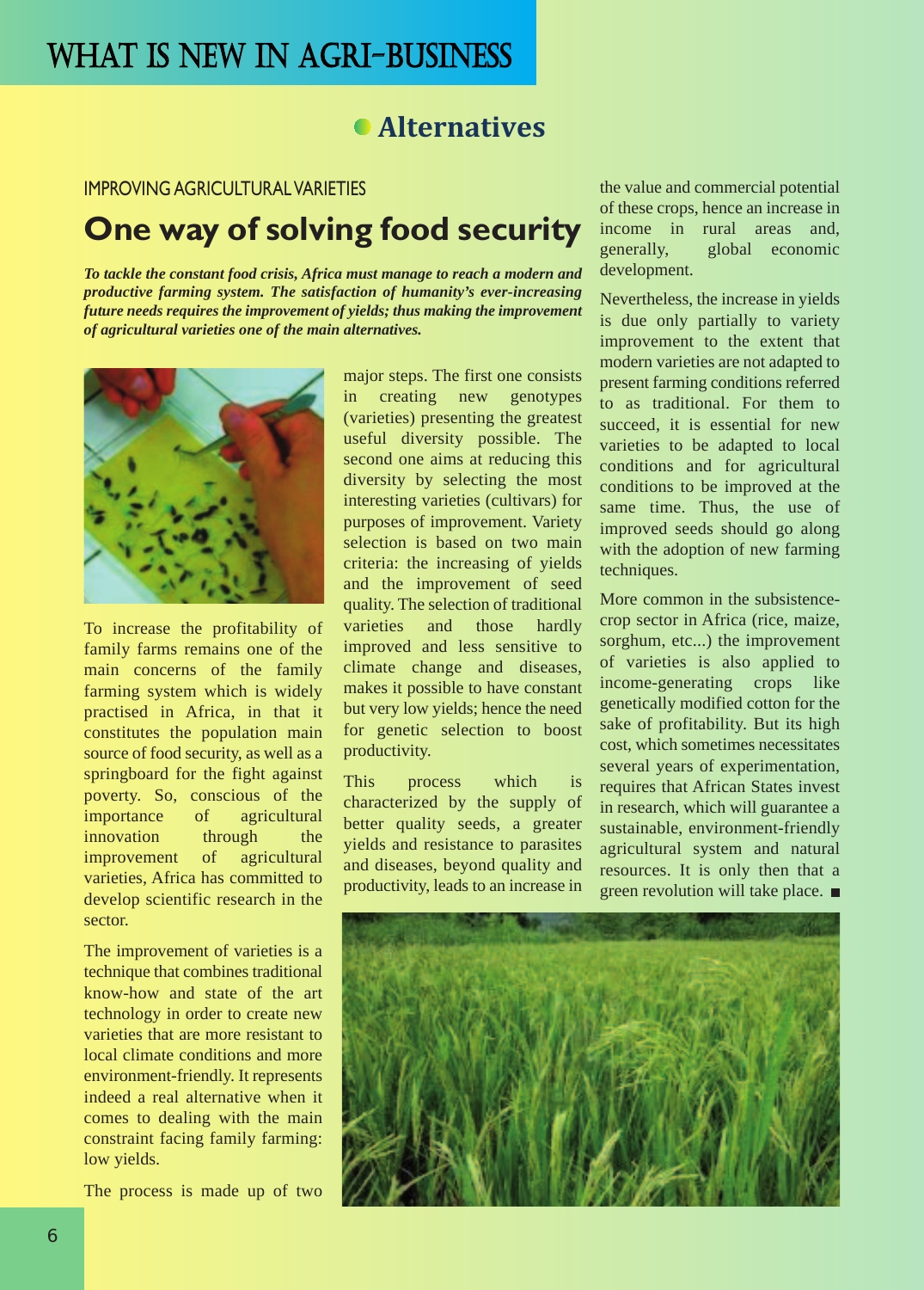## WHAT IS NEW IN AGRI-BUSINESS

Pr ABDOURAHMANE SANGARE, MANAGER OF THE BIOTECHNOLOGY AND BIO-SECURITY PROGRAMME OF CORAF

### «*Biotechnology is strategic and of the utmost importance but not a panacea*»

*As a Research Director since 2008 and Officer of the National Order of the Ministry of Education of Ivory Coast since 2009, Pr. Abdourahmane Sangaré has specialized in the study of molecular and cellular biology at the University of Louis Pasteur in Strasbourg, France, where he received his Post Graduate Certificate (DEA) and obtained a unique Dissertation. Prior to that, he had done several Post-Doctoral trainings in the United States of America, mainly in Missouri (Washington University) and California (International Laboratory for Tropical Biotechnology of the Scripps Research Institute) where he took up civil genetics and worked on the development of cassava resistance to the mosaic virus. The Manager of the Biotechnology and*



*Bio-security programme of Coraf, he talks here at length about the implementation of Padbbao and about the challenge of introducing Gmo into agriculture.* 

### **DABA: How does Coraf operate at the institutional level with member states for the implementation of Padbbao?**

TESTIMONY

**Pr. Sangare**: In regards to the implementation of the Action plan on biotechnology and bio-security in West Africa (Padbbao), we first set up a Global Framework for Biotechnology and Bio-security. It is a dynamic and permanent consultation forum between partners of research in agricultural biotechnology and bio-security within the region. All national and regional research institutions intervening in the field of biotechnology have an official representative in this global Framework. Inside this Framework, four specialised groups (GTs) were set up (Animal Biotechnology, Plane Biotechnology, Bio-security and Communication) and assist the Manager of the Coraf/Wecard Biotechnology and Bio-security Programme with the writing of priority projects that are submitted for approval to the Scientific and Technical Counsil of Coraf/Wecard or potential donor agencies. The biotechnology and biosecurity programme of Coraf/Wecard has managed several regional projects involving between three to seven countries, each one of them with the

backing of several development partners such as Usaid, Rockefeller Foundation, Syngenta Foundation, the French Ministry of Foreign and European Affairs, etc. All these projects participate in the achievement of goals defined by the Regional Economic Communities, namely, Cedeao, Ceeac, Uemoa and Cemac and with the assistance of regional technical institutions like the Sahel Institute (Insah).

### **DABA: What are the products which have been developed within Ecowas since the implementation of Padbbao?**

**Pr. Sangare:** They are four. But so far the only product that has reached the dissemination and marketing phases is Bt-cotton. If you take for example, the transfer of this product to Burkina Faso was done along with the transfer of the technology. This was the result of a tripartite agreement between the owner of the technology (the Monsanto Group), the cotton sector (made up of organisations) and the State of Burkina Faso (including research and biosecurity institutions). The negotiations gave the results we know today, pointing to some positive outcomes for the Burkinabe farmer. Socio-economic studies are still going on for a better assessment of the situation, but the trends seem very encouraging. Besides, it must be stressed that all the prospective studies indicate that biotechnology can have a great impact on African farming if it is well controlled.

#### **Some studies claim that Bt-cotton can result in an increase of about 30% in yields. What does Coraf think about that?**

**Pr. Sangare:** Our study is being conducted. We have the same information as you. But as you must know, as people who work in the field of science, we want whatever we say to be proved by irrefutable analyses. And we also take into account factors other than mere productivity, like social impacts and influence on biodiversity. It is all the data resulting from this kind of studies that will allow us to give our position which should be objective. It is not our intention to engage in any battle for supremacy.

#### **Do you think that the future of African agriculture lies in the adoption of biotechnology?**

**Pr. Sangare:** It is by formulating the question this way that the debate on